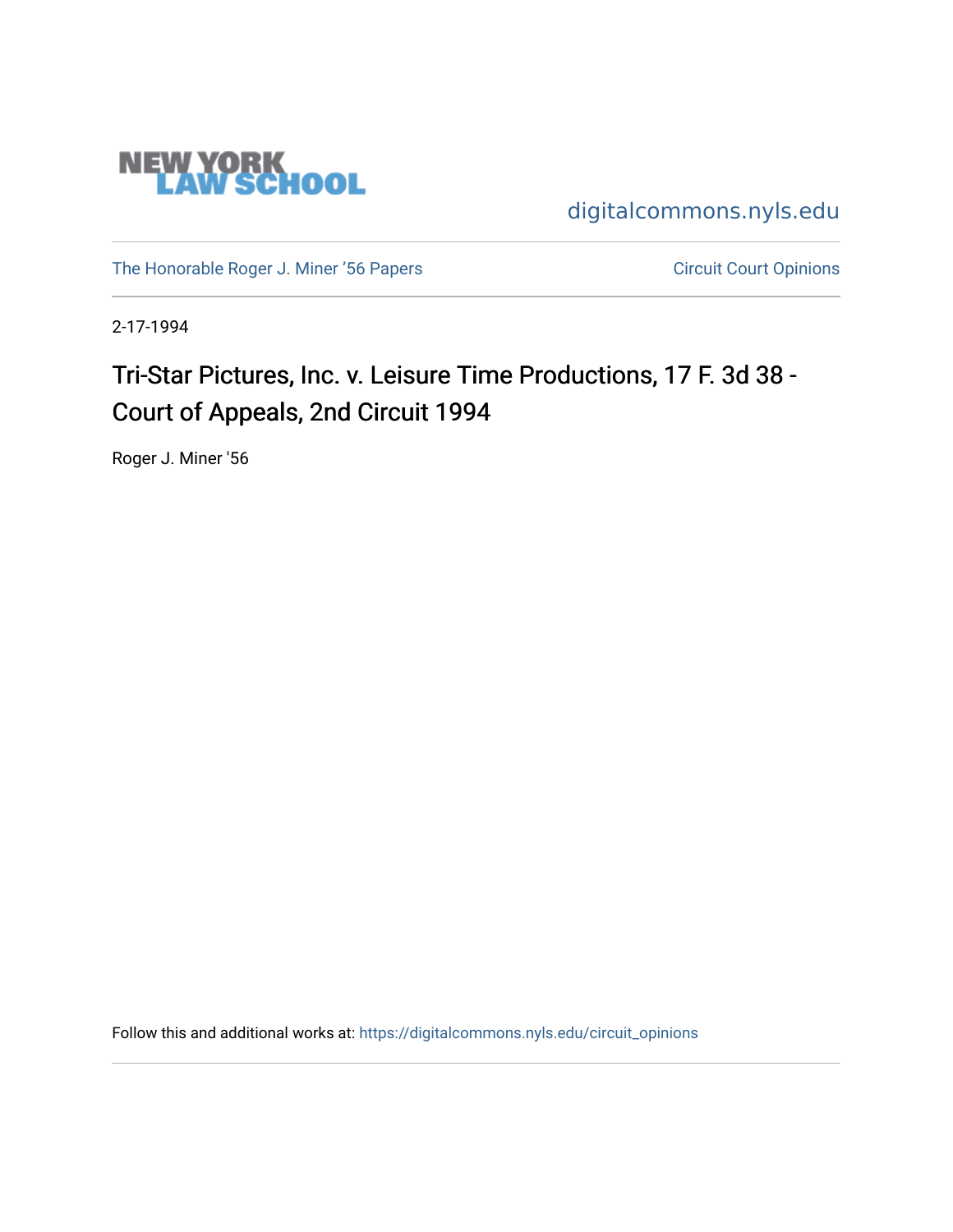#### 17 F.3d 38 (1994)

### TRI-STAR PICTURES, INC., Plaintiff-Appellee,

#### V.

### LEISURE TIME PRODUCTIONS, B.V., Defendant-Appellant.

### LEISURE TIME PRODUCTIONS, B.V., Third-Party Plaintiff-Appellant,

v.

### **COLUMBIA PICTURES INDUSTRIES, INC. and Columbia Pictures Entertainment, Inc., Third-Party-**Defendants-Appellees,

### Horizon Pictures, G.B.; Academy Pictures, A.G.; David N. Bottoms and Hon. Raya S. Dreben, as Executors of the Estate of Samuel Speigel, Third-Party Defendants.

### No. 375, Docket 93-7361.

United States Court of Appeals, Second Circuit.

Arqued October 6, 1993. Decided February 17, 1994.

39 \*39 Jay Cohen, New York, NY (Robert E. Goudie, Jr., Paul, Weiss, Rifkind, Wharton & Garrison, New York, NY, of counsel), for Defendant-Third-Party-Plaintiff-Appellant.

Ira S. Sacks, New York, NY (Jocelyn Lee Jacobson, Fried, Frank, Harris, Shriver & Jacobson, New York, NY, of counsel), for Plaintiff-Appellee and Third-Party-Defendants-Appellees.

Before: MINER and ALTIMARI, Circuit Judges, and ELFVIN, District Judge.<sup>[1]</sup>

MINER, Circuit Judge:

Defendant-third-party-plaintiff-appellant Leisure Time Productions, B.V. ("Leisure Time") appeals from a summary judgment entered on March 24, 1993 in the United States District Court for the Southern District of New York (Edelstein, J.) in favor of plaintiff-appellee Tri-Star Pictures, Inc. ("Tri-Star") in an action brought under the Declaratory Judgment Act, 28 U.S.C. §§ 2201 & 2202, declaring the contract for distribution of Leisure Time's motion picture \*40 terminated, and dismissing Leisure

40

Time's counterclaims for breach of contract and unfair competition. The district court also dismissed third-party claims by Leisure Time against Columbia Pictures Industries, Inc. ("CPII") and Columbia Pictures Entertainment, Inc. ("CPEI") to recover for unfair competition. Tri-Star brought the action to declare terminated a distribution agreement ("Distribution Agreement") it had entered into with Leisure Time for the distribution of a motion picture produced by Leisure Time. On appeal, Leisure Time primarily contends that the district court erred in granting summary judgment because it failed to consider certain provisions of the distribution agreement in determining whether genuine issues of material fact were presented. For the reasons that follow, we affirm.

## **BACKGROUND**

The titles of two motion pictures, "The Bridge on the River Kwai" ("Bridge") and "Return from the River Kwai" ("Return"), give rise to the conflict among the parties in this case. Bridge was produced in 1956 by the late Sam Spiegel through two corporations he controlled, Horizon-American Pictures, Inc. and Horizon G.B. Ltd. ("Horizon"). Academy Pictures, A.G. ("Academy") is the successor in interest to Albatross Trust, which received from Horizon in 1956 the right to certain royalty payments in connection with the distribution of Bridge. In 1959, CPII acquired the copyright to Bridge, subject to Academy's existing royalty interest.<sup>[1]</sup> Later that year, CPII and Academy entered into an agreement to resolve claims regarding royalty payments due Academy. As a result, Academy's royalty rates were increased and its rights extended to include revenue from the United States and Canada. Academy also agreed not to sue CPII for claims relating to Bridge except for claims arising out of its rights under the agreement, including royalty payments.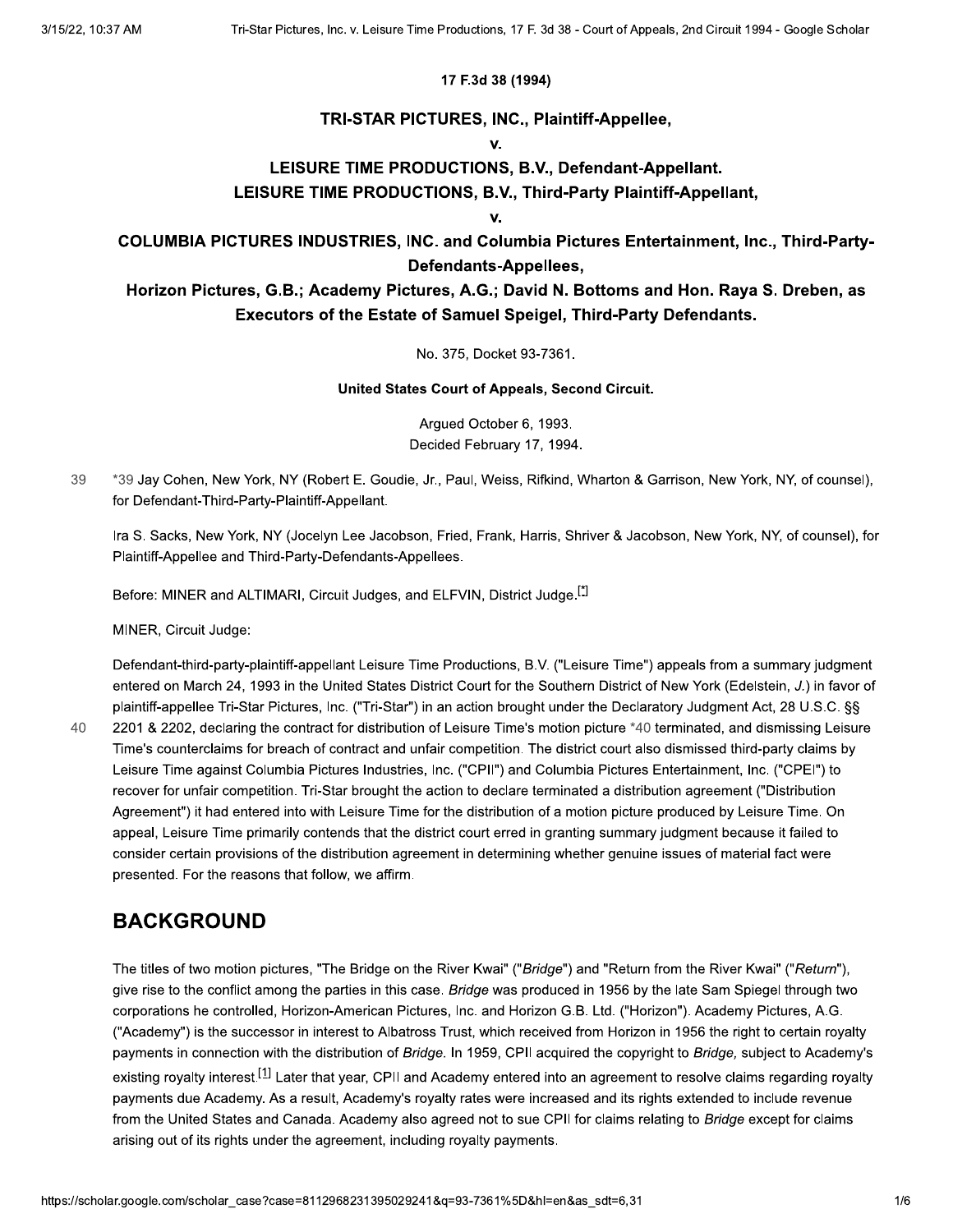$41$ 

Tri-Star Pictures, Inc. v. Leisure Time Productions, 17 F. 3d 38 - Court of Appeals, 2nd Circuit 1994 - Google Scholar

Leisure Time (through its predecessor in interest, Screenlife Establishment) acquired in 1978 all motion picture rights in a book entitled Return from the River Kwai. In a 1987 letter to Kurt Unger, the producer of Return, Hollywood agent Paul Kohner indicated that the rights to Return had first been offered to Spiegel. According to Kohner, Spiegel declined the opportunity to purchase the motion picture rights to Return. Albert Heit, the long-time attorney for Spiegel, Horizon and Academy, testified during his deposition in this action that, while he and Spiegel had discussed the book and its legal ramifications, they never discussed a motion picture based on the book and Spiegel never informed him that he had been offered the motion picture rights. Heit also testified that Spiegel ordinarily would have informed him of such an offer.

The acquisition of the motion picture rights in Return was publicized in the Hollywood trade press. Leisure Time also registered the title Return with the Motion Picture Association of America ("MPAA"). This registration was published in the MPAA's daily title registration listing service, which was mailed to all subscribers of the service. Both CPII and Horizon subscribed to this service. The MPAA rules then in effect enabled any member to protest a newly registered title within seven days of receiving notice of the registration. CPII, a member of the MPAA, protested the registration of Return on the ground of harmful similarity. The protest was not considered by the MPAA because it was received a few days late, but it was published by the MPAA in its daily listing service. After registering the title, Leisure Time commenced pre-production activities. According to Unger, Leisure Time spent approximately two million dollars between 1978 and 1988 in various preproduction activities such as selecting actors, directors, screenwriters and distributors, and arranging for financing and film sites.

In July of 1986, Tri-Star and Leisure Time entered into the Distribution Agreement, under which Leisure Time promised to deliver Return to Tri-Star and, in turn, Tri-Star obligated itself to distribute Return in the United States and Canada. Leisure Time \*41 represented and warranted that it would provide Return for distribution free of any claims that "can or will" impair or interfere with the rights of Tri-Star. The Distribution Agreement also provided for termination upon Leisure Time's breach of any warranty which "materially affect[ed]" the rights of Tri-Star thereunder. Additionally, the Distribution Agreement provided that Leisure Time would indemnify Tri-Star for any claims caused by a breach of the Distribution Agreement and also required Leisure Time to procure errors and omissions insurance ("E & O" insurance) to protect against trademark claims.

Early in June of 1987, Ronald N. Jacobi, then Senior Vice President and General Counsel of CPII, telephoned Heit to advise him that Leisure Time was planning to produce a motion picture entitled "Return from the River Kwai." Jacobi thereafter sent a letter dated June 9, 1987 to Heit suggesting that they take action concerning this motion picture. Heit says that he was unaware of Return prior to being contacted by Jacobi. He also indicated that he could find no information suggesting that Academy had any prior knowledge of Return.

In a letter dated June 15, 1987, Jacobi demanded on behalf of CPII and Horizon that Unger cease and desist from any further use of the name "Return from the River Kwai" or action would be taken to protect the rights of CPII and Horizon in "Bridge on the River Kwai." Jacobi explained that CPII and Horizon believed that there were trademark and unfair competition problems with the use of the Return title. Further correspondence between the parties failed to result in a resolution.

Filming of Return commenced in February of 1988. In June of 1988, Roger Faxon, a senior executive at CPII, wrote to Tri-Star's president, David Matalon, to inquire whether Tri-Star could persuade Leisure Time to change the title of Return to prevent the risk of a lawsuit by Academy. Matalon, in turn, wrote Leisure Time in September of 1988 and stated that, upon the advice of outside counsel and Tri-Star's legal department, there was a substantial risk that the Spiegel interests would prevail in a suit to enjoin the release of Return.

Subsequently, in October of 1988, Leisure Time offered to change the title of the motion picture to "March from the River Kwai" and to add a disclaimer stating that the film was not a sequel to Bridge. In a November 2, 1988 letter, Jacobi, then Senior Vice President and General Counsel of CPEI, informed Academy that this proposal provided an excellent compromise to avoid unnecessary litigation and that it was unlikely that a court would consider granting any further relief. Nevertheless, in a November 17, 1988 letter, Academy rejected the proposal and threatened to commence litigation, joining Tri-Star and Columbia as defendants, if the term "River Kwai" was used in the title of Return.

In light of its inability to secure Academy's consent, Tri-Star, on December 5, 1988, demanded that Leisure Time eliminate "River Kwai" from the title for the reason that Academy's threat to sue put Leisure Time in default of its obligation under the Distribution Agreement to deliver Return free from any claim that could impair or interfere with Tri-Star's distribution rights.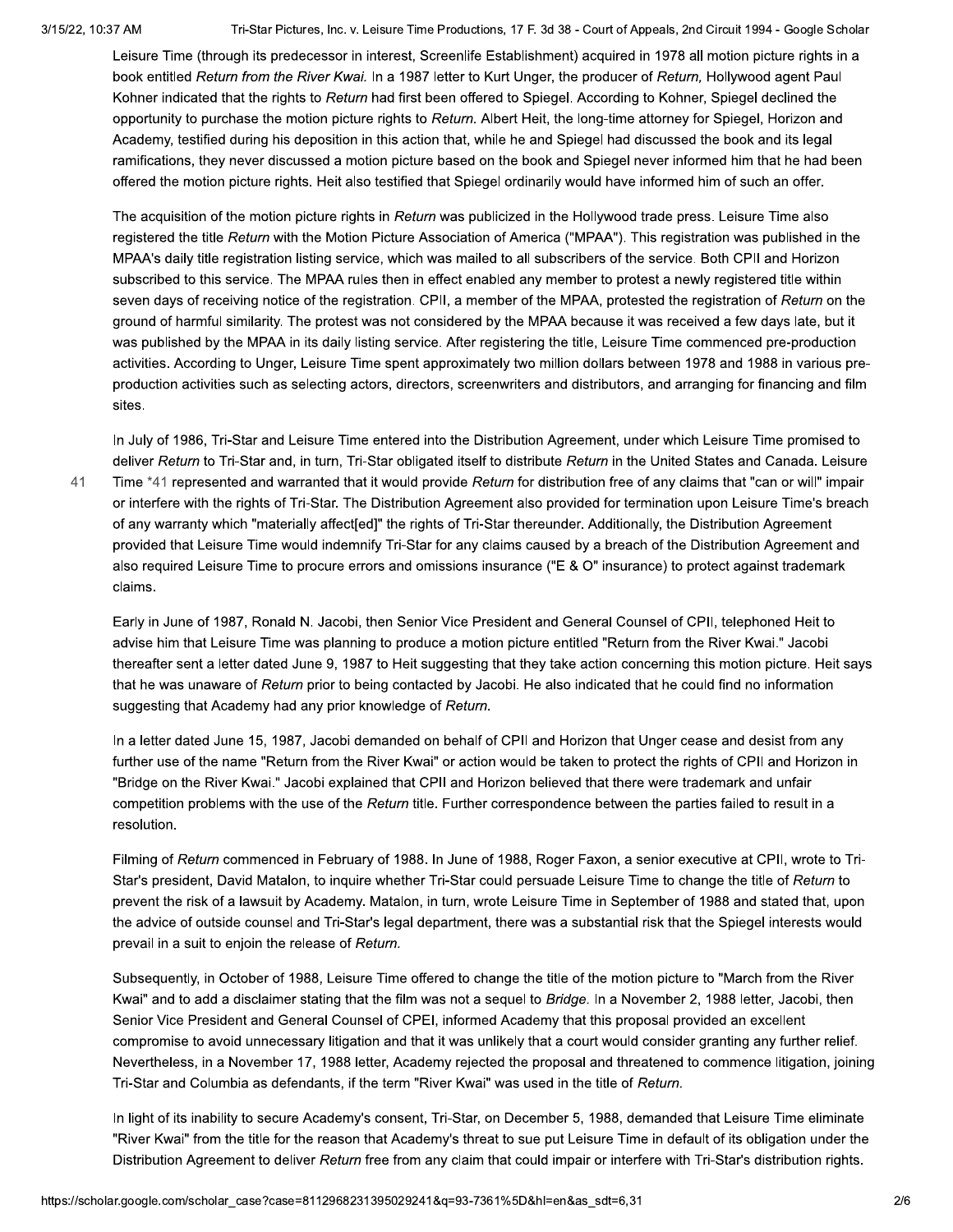Tri-Star Pictures, Inc. v. Leisure Time Productions, 17 F. 3d 38 - Court of Appeals, 2nd Circuit 1994 - Google Scholar

Leisure Time refused to remove the words "River Kwai" from the title and threatened to sue Tri-Star if it did not distribute Return.

On December 27, 1988, Tri-Star filed a companion declaratory judgment action entitled Tri-Star Pictures, Inc. v. Unger, 88 Civ. 9129 (DNE) to establish the respective rights of Academy and Leisure Time in the titles Bridge and Return and in the words "River Kwai," as well as this declaratory judgment action to declare the termination of the Distribution Agreement. In the captioned action, Leisure Time counterclaimed against Tri-Star for breach of contract in light of Tri-Star's refusal to distribute Return, alleging that Academy's trademark claim did not materially affect Tri-Star's rights. Leisure Time also asserted counterclaims against Tri-Star for various unfair trade violations including restraint of trade, in violation of section 340 of New York's General Business Laws; common law interference with contract; common law unfair competition; and unfair competition in violation of section 368-d of New York's General Business Laws. It \*42 asserted the same unfair competition claims by way of third-party complaint against CPII, CPEI and Academy as well as Horizon and the Estate of Sam Spiegel. By way of counterclaim in its third-party answer, Academy asserted claims against Leisure Time and Tri-Star for trademark infringement, in violation of section 43(a) of the Lanham Act, 15 U.S.C. § 1125(a); common law unfair competition; and dilution and injury to business reputation, in violation of section 368 of the New York General Business Law.

42

Tri-Star moved for summary judgment on its claim for a declaration that the contract was terminated, and Leisure Time cross-moved for summary judgment on its counterclaim for breach of contract. In an Opinion & Order reported at 749 F.Supp. 1243 (S.D.N.Y.1990), the district court granted Tri-Star's motion. The district court found that Academy's trademark claim clearly would impair or interfere with Tri-Star's distribution rights and constitute a breach of the warranty given by Leisure Time in paragraph 9(A)(2) of Exhibit A to the Distribution Agreement. 749 F.Supp. at 1253. It then concluded that, because Leisure Time could not deliver the film free of all claims against it, Tri-Star was entitled to terminate the Distribution Agreement. Leisure Time's counterclaim was dismissed accordingly.

In a later Opinion & Order, dated October 6, 1992, the district court addressed three additional motions: (1) Leisure Time's motion for reconsideration on new evidence of the summary judgment entered in favor of Tri-Star; (2) a motion by Tri-Star and the Columbia defendants for summary judgment dismissing Leisure Time's unfair competition claims; and (3) a motion by Academy and the estate of Sam Spiegel for summary judgment against Leisure Time in the companion trademark action.

The district court denied Leisure Time's motion for reconsideration on finding that the proffered evidence was not newly discovered and granted summary judgment for Tri-Star and the Columbia defendants on the remaining claims. Finally, the district court denied Academy's motion for summary judgment against Leisure Time on the companion trademark infringement claim because disputed issues of material fact remained as to laches, secondary meaning and strength of the "River Kwai" mark. While denying Academy's motion, however, the district court noted that "Academy has made a strong preliminary showing that it is entitled to relief under the Lanham Act." Id. 1992 WL 296314, at \*7, 1992 U.S.Dist. LEXIS 15232, at \*20-21.

In a final judgment dated March 23, 1993, the district court granted judgment in favor of Tri-Star on its claim for declaratory judgment and in favor of Tri-Star and the Columbia defendants, dismissing the counterclaims and third-party claims asserted by Leisure Time; ordered, based on the parties' agreement, that all remaining third-party claims of Leisure Time against Academy, the Spiegel Estate and Horizon be dismissed with prejudice (with no right of appeal); and ordered that the counterclaims of Academy in the third-party answer be dismissed without prejudice to proceed with those claims in the pending trademark action. Leisure Time appeals from the portion of the final judgment granting judgment in favor of Tri-Star on its claim for declaratory relief and in favor of Tri-Star and the Columbia defendants on the counterclaims and third-party claims of unfair competition.

# **DISCUSSION**

Leisure Time contends that summary judgment in favor of Tri-Star should not have been granted because material issues of fact regarding the materiality of the Academy claim and Tri-Star's lack of good faith must be resolved. Leisure Time also contends that the district court failed to consider certain provisions of the Distribution Agreement and, therefore, that this Court should at least remand this proceeding to allow the district court to render factual determinations.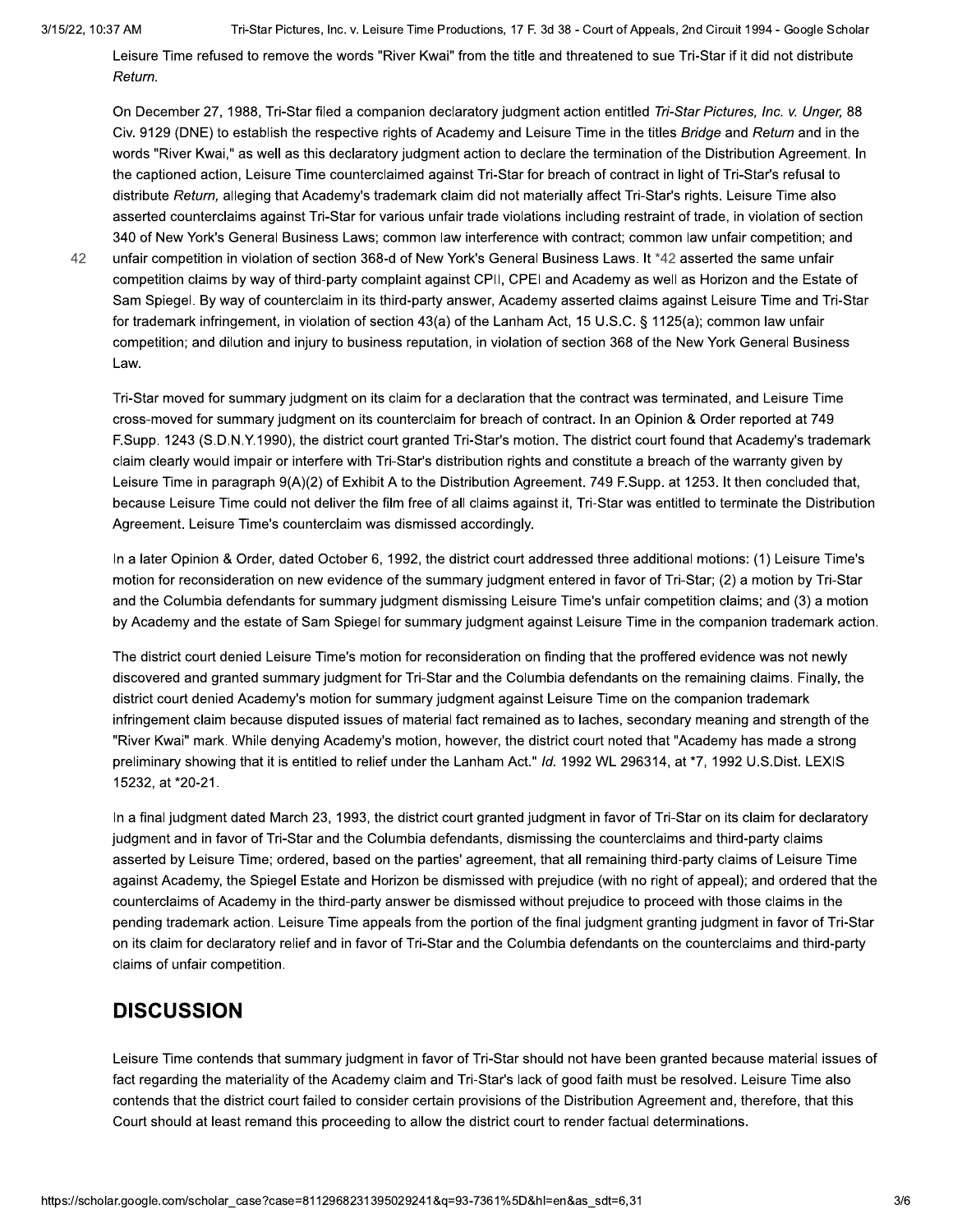Tri-Star Pictures, Inc. v. Leisure Time Productions, 17 F. 3d 38 - Court of Appeals, 2nd Circuit 1994 - Google Scholar

Summary judgment is appropriate if there are no genuine issues of material fact and the moving party establishes its right to judgment as a matter of law. Fed.R.Civ.P. 56(c); Brown v. E.F. Hutton Group, Inc., 991 F.2d 1020, 1030 (2d Cir.1993). Once

43 the moving party properly has supported its motion for \*43 summary judgment, the non-moving party must establish a genuine issue of material fact in order to defeat the grant of summary judgment. Matsushita Elec. Ind. Co. v. Zenith Radio Corp., 475 U.S. 574, 585-86, 106 S.Ct. 1348, 1355, 89 L.Ed.2d 538 (1986). The "mere existence of some alleged factual dispute between the parties will not defeat an otherwise properly supported motion for summary judgment." Anderson v. Liberty Lobby, Inc., 477 U.S. 242, 247-48, 106 S.Ct. 2505, 2509-10, 91 L.Ed.2d 202 (1986). We review the grant of a motion for summary judgment de novo, see Peoples Westchester Sav. Bank v. Federal Deposit Ins. Corp., 961 F.2d 327, 330 (2d Cir.1992), and find that it was proper in this case.

# A. Materiality of Academy Trademark Claim

Leisure Time contends that the Academy claim does not materially affect Tri-Star's rights under the Distribution Agreement and, therefore, that Tri-Star is not entitled to terminate the Distribution Agreement. Two provisions of the Distribution Agreement are relevant here. Paragraph 9(A)(2) of Exhibit A provides that "[t]here are, and will be, no claims ... of any nature in or to the Picture or any part thereof which can or will impair or interfere with the rights of Tri-Star hereunder." Paragraph 7(A)(2) of Exhibit A provides that the right to terminate the contract would occur upon "any breach or default by [Leisure Time] of any representation, warranty or other term or provision of this Agreement, which materially affects Tri-Star's rights hereunder." (emphasis added). In determining whether Tri-Star is entitled to exercise the right of termination under paragraph 7(A)(2), our inquiry is limited to whether the Academy claim constitutes a breach of the representation in paragraph 9(A)(2) and whether the breach materially affects Tri-Star's rights. We need not determine that the underlying trademark action will succeed in order to decide this case.

To prevail on a statutory or common law claim of trademark infringement, a party must establish that the symbols for which it seeks trademark protection are valid, legally protectable marks and that another's subsequent use of a similar mark is likely to create confusion as to the origin of the product. Pirone v. MacMillan, Inc., 894 F.2d 579, 581-82 (2d Cir.1990). Titles of motion pictures and other works of artistic expression are entitled to trademark protection under section 43(a) of the Lanham Act, 15 U.S.C. § 1125(a) (1988 & Supp. IV 1992). See Twin Peaks Prods., Inc. v. Publications Int'l, Ltd., 996 F.2d 1366, 1379 (2d Cir.1993); Alan Behr, Film and TV Titles Prove Difficult to Protect, Nat'l L.J., Nov. 1, 1993, at S34, S34.

The district court, in denying summary judgment to both Academy and Leisure Time on the trademark issue that now is before the district court in the companion case, noted that material issues of fact remained regarding the merits of this claim. 749 F.Supp. at 1253; 1992 WL 296314, at \*6-7, 1992 U.S.Dist. LEXIS 15232, at \*19-21. The district court also noted that Academy had made a strong preliminary showing for relief under the Lanham Act. The district court indicated that surveys submitted to the court in conjunction with the trademark issue demonstrated that a substantial portion of the sample population mistakenly believed that Return was a sequel to Bridge. 1992 WL 296314, at \*7, 1992 U.S.Dist. LEXIS 15232, at \*21. Thus, at the very least, Academy has presented a colorable claim that may have forced Tri-Star to engage in protracted litigation. The Distribution Agreement clearly was designed to protect Tri-Star from such a burden. The claim was contrary to Leisure Time's representation that there would be no claims interfering with the rights of Tri-Star.

Notwithstanding the merits of the Academy claim. Tri-Star cannot exercise the termination clause of the Distribution Agreement if the claim does not materially affect its rights thereunder. Distrib.Agree., Exhibit A, ¶7(A)(2). The possibility of liability for money damages alone does not represent a threat because Leisure Time agreed to indemnify Tri-Star against such liability. Paragraph 9(B) of Exhibit A provides:

44

[Leisure Time] shall indemnify and hold harmless Tri-Star and the corporations comprising Tri-Star, and its and their officers, \*44 directors and employees, from and against any and all liability, damages, costs and expenses (including reasonable attorneys' fees and court costs) which any of them may sustain or suffer by reason of breach of any of the covenants, agreements, representations or warranties of [Leisure Time] contained in this Agreement. In addition to any and all rights and remedies granted to Tri-Star hereunder, Tri-Star shall have the right to set off against any monies payable to [Leisure Time] hereunder the amount of any such liability, damages, costs and expenses.

Additionally, Leisure Time, in accordance with paragraph 6(A) of Exhibit A, obtained E & O insurance for Return on behalf of itself and Tri-Star. This insurance was for \$1,000,000 per claim, with an aggregate of \$3,000,000, amounts which were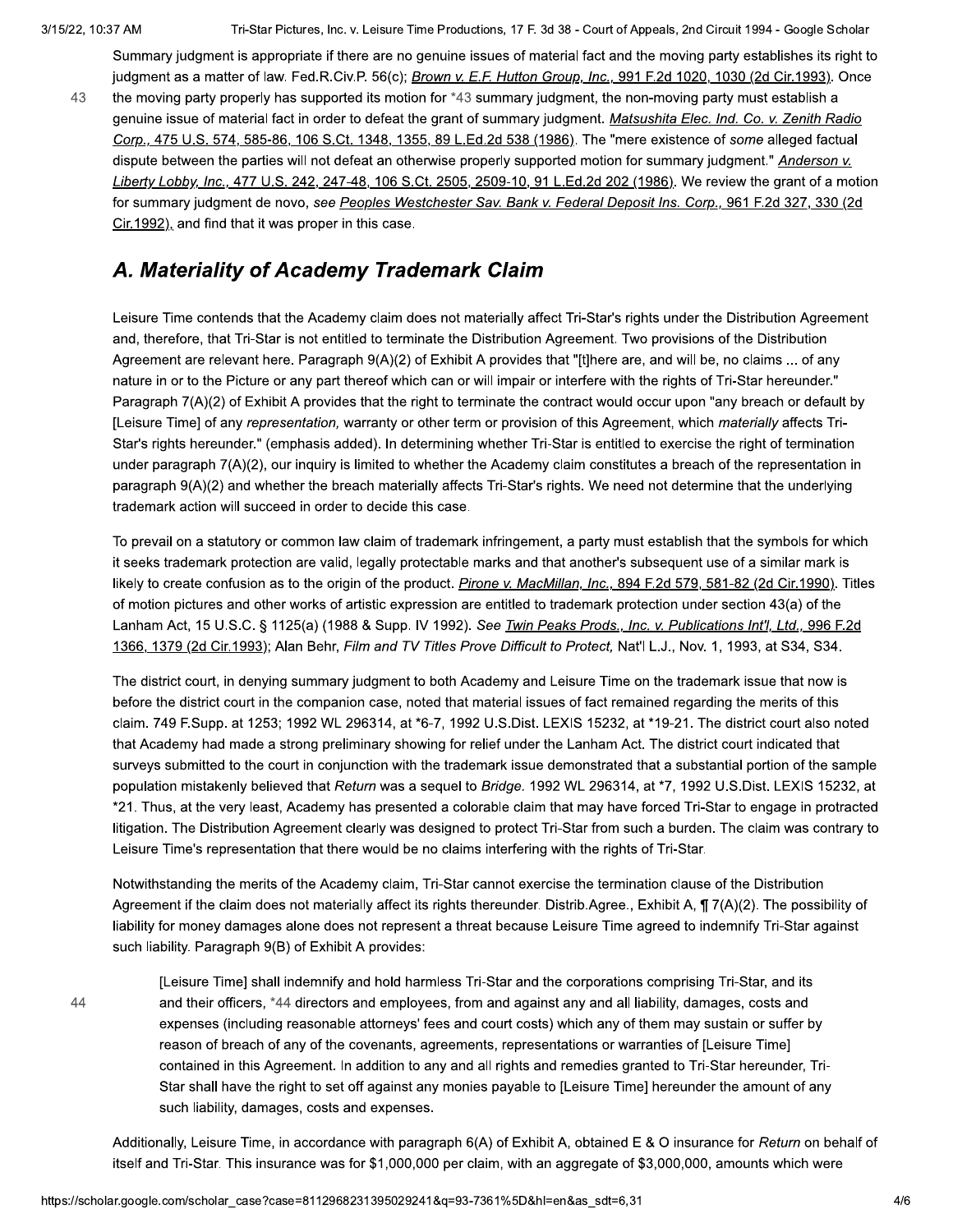45

Tri-Star Pictures, Inc. v. Leisure Time Productions, 17 F. 3d 38 - Court of Appeals, 2nd Circuit 1994 - Google Scholar

specified in the Distribution Agreement. Given the broad indemnity provision and E & O insurance, we conclude that the threat of money damages posed by the Academy claim does not materially affect Tri-Star's rights under the Distribution Agreement.

If Academy were to obtain a preliminary injunction enjoining the distribution of Return, however, there can be little dispute that the injunction would materially affect Tri-Star's rights. Leisure Time acknowledges as much in its answer, submitted in response to the complaint in this action, wherein it conceded that "any restraint against release of Leisure Time's motion picture would be damaging to [Tri-Star]." The Distribution Agreement obligates Tri-Star to contract with exhibitors and to otherwise distribute and market Return. An injunction would impede the performance of that obligation and adversely affect Tri-Star's relationship with those parties with which it necessarily would contract for the distribution and marketing of the motion picture. Leisure Time nevertheless argues that the Academy claim does not materially affect Tri-Star's rights because the doctrine of laches forecloses Academy from obtaining injunctive relief.

Laches is an equitable defense which bars injunctive relief where a plaintiff unreasonably delays in commencing an action. Stone v. Williams, 873 F.2d 620, 623 (2d Cir.), cert. denied, 493 U.S. 959, 110 S.Ct. 377, 107 L.Ed.2d 362 (1989), vacated on other grounds, 891 F.2d 401 (2d Cir.1989), cert. denied, 496 U.S. 937, 110 S.Ct. 3215, 110 L.Ed.2d 662 (1990). To prove laches and bar the grant of injunctive relief in the companion trademark action, Leisure Time would need to show that Academy had knowledge of Leisure Time's planned use of the trademark, that Academy inexcusably delayed in taking action and that Leisure Time would be prejudiced if Academy belatedly asserted its rights. Saratoga Vichy Spring Co. v. Lehman, 625 F.2d 1037, 1040 (2d Cir.1980); see New Era Publications Int'l v. Henry Holt & Co., 873 F.2d 576, 584-85 (2d Cir. 1989) (equitable doctrine of laches barred plaintiff from enjoining publication of author's biography when there was severe prejudice and unconscionable delay in seeking injunctive relief), cert. denied, 493 U.S. 1094, 110 S.Ct. 1168, 107 L.Ed.2d 1071 (1990). The equitable nature of laches necessarily requires that the resolution be based on the circumstances peculiar to each case. Stone, 873 F.2d at 623-24. The inquiry is a factual one. The determination of whether laches bars a plaintiff from equitable relief is entirely within the discretion of the trial court. Robins Island Preservation Fund, Inc. v. Southold Dev. Corp., 959 F.2d 409, 423 (2d Cir.), cert. denied, U.S. 13 S.Ct. 603, 121 L.Ed.2d 539 (1992).

The record is not so clear that we can conclude with certainty that the injunctive relief sought by Academy against the release and distribution of Return is foreclosed by laches. There are questions of fact as to whether Academy received notice in 1978 or 1987 that a motion picture entitled Return would be filmed; whether Academy inexcusably delayed in asserting its trademark claim against Leisure Time between 1987, when Academy acknowledges notice, and 1989, when the trademark action was commenced; and whether Leisure Time was prejudiced by this delay. The district court noted that there are disputed issues of material fact as to whether Academy is guilty of laches. 1992 WL 296314, at \*7, 1992 U.S.Dist. LEXIS 15232, at \*21. Since Leisure Time is unable \*45 to demonstrate, as a matter of law, that Academy is foreclosed from obtaining the injunctive relief it seeks, the Academy claim materially affects Tri-Star's rights and obligations under the Distribution Agreement and, therefore, Tri-Star is entitled to exercise its right of termination.

# **B. Issue of Good Faith/Fair Dealing**

Leisure Time also contends that, even if the Academy claim materially affects Tri-Star's rights, Tri-Star is not entitled to terminate the Distribution Agreement because it was obligated to compel its sister company. CPII, to license the use of Bridge for Return under both its duty to exercise good faith business judgment pursuant to paragraph 8(b) of the Distribution Agreement and under the doctrine of good faith and fair dealing inherent in contracts pursuant to California law, which applies in this case pursuant to a choice of law clause in the Distribution Agreement. See Foley v. Interactive Data Corp., 47 Cal.3d 654, 254 Cal.Rptr. 211, 227, 765 P.2d 373, 389 (1988). Leisure Time further argues that Tri-Star's lack of good faith also is evidenced by Tri-Star's refusal to proceed with distribution only one month after attempting to persuade Academy to accept the title change and disclaimer as a compromise. We disagree.

Tri-Star has no duty or obligation to compel its sister company, CPII, to provide a license for Leisure Time. CPII, not Tri-Star, owns the rights to Bridge. Despite Leisure Time's contention that Tri-Star can compel the issuance of a license, it fails to offer any concrete evidence that Tri-Star has a right to dictate the licensing of any title owned by CPII. Cf. Mellon Bank, N.A. v. Metro Communications, Inc., 945 F.2d 635, 643 (3d Cir.1991) (cert. denied, Committee of Unsecured Creditors v. Mellon Bank, N.A., U.S., 112 S.Ct. 1476, 117 L.Ed.2d 620 (1992) related corporations entitled to presumption of separateness); Crown Cent. Petroleum Corp. v. Cosmopolitan Shipping Co., 602 F.2d 474, 476 (2d Cir.1979) (absent a showing of fraud or bad faith, related corporations entitled to presumption of separateness). Moreover, we do not believe